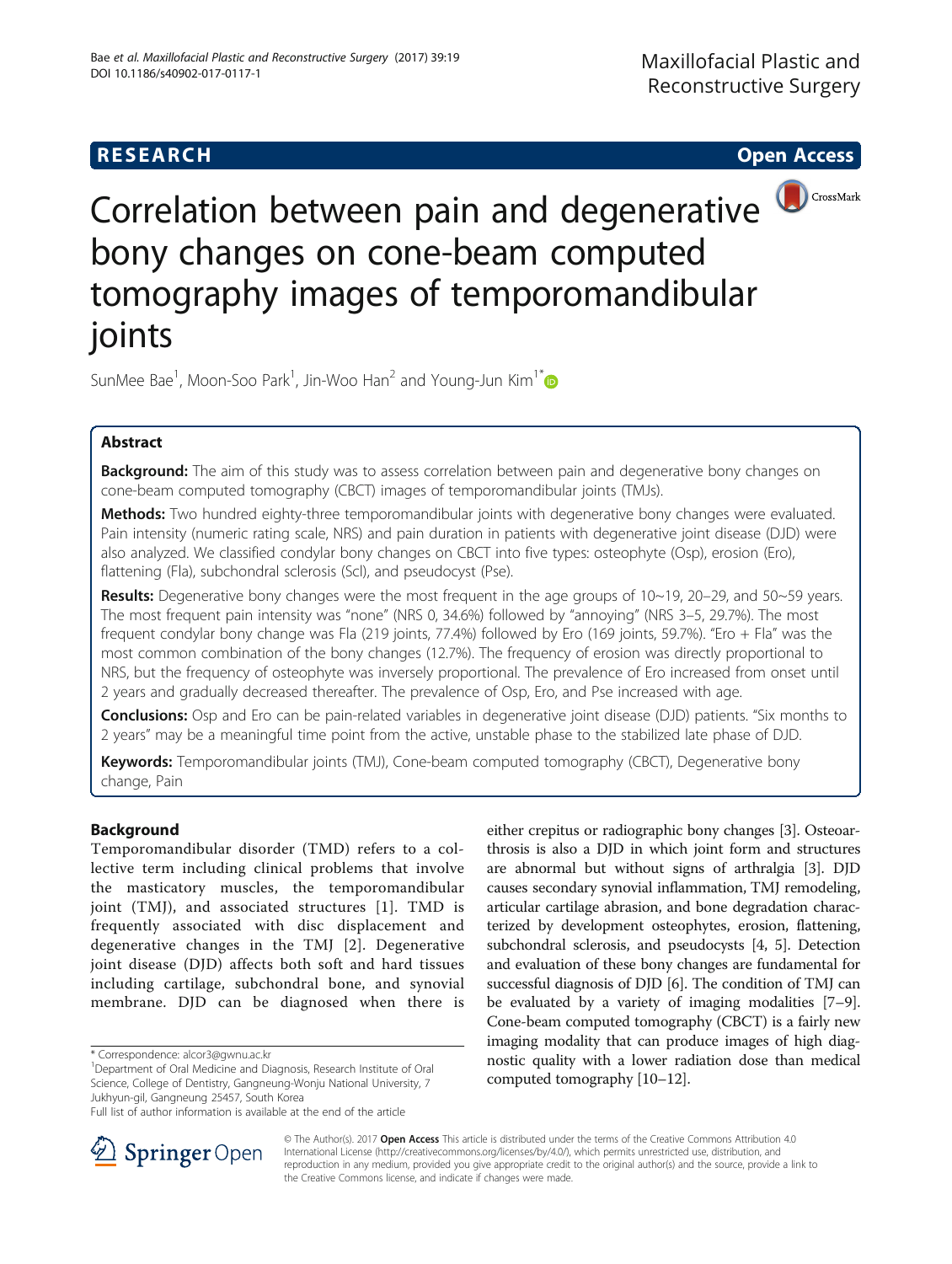<span id="page-1-0"></span>It has been controversial whether degenerative bony changes of TMJ can be related to the onset, progression, or regression of TMJ-related signs and symptoms [[2, 9](#page-5-0)]. The aim of this study was to assess the correlation between pain and condylar bony changes on CBCT images in DJD patients.

## Methods

### **Subjects**

Two hundred and fifty patients who visited the dental hospital from September 2013 to March 2015 complaining of TMJ pains, TMJ sounds, or mouth opening limitation were evaluated. Conventional radiological evaluations (panoramic view and transcranial view) and CBCT examinations were performed. Two hundred one patients (165 women and 36 men) with degenerative bony changes on their conventional radiographies and CBCT images were selected. We excluded normal condyles of DJD patients and finally evaluated 283 condyles.

Pain intensity and pain duration were examined. Pain intensity was evaluated with the numeric rating scale (NRS). We asked patients' average pain intensity of the past 3 days. NRS is 0 to 10 verbal rating scale where "0" was no pain and "10" was the worst pain possible. We classified it into five grades (NRS  $0$ , none; NRS  $1-2$ , mild; NRS 3–5, annoying; NRS 6–7, bad; NRS 8–10, severe). In addition, we asked patients the onset time of their pain.

#### Radiographic examination and evaluation

All subjects were scanned with Alphard-3030 (Asahi Roentgen Co., Kyoto, Japan) with P-mode, operating at 80 kV, 8 mA with a voxel of 0.30 mm. The primary reconstruction of the raw data was restricted to the TMJ region (approximately 3.5 cm superior to the mandibular fossa and 4 cm inferior, 4 cm anterior, and 3 cm posterior to the condylar neck) using Xelis dental program. The long axial view of the examined condyle was traced with the TMJ tool, and the software generated lateral and frontal crosssectional reconstructions perpendicular and parallel to the long axis of the condyle, respectively. The thickness of the image slices was 1 mm, and the distance between slices was 1 mm for both lateral and frontal reconstructions. The reconstructed images were analyzed by three well-trained dentists. Right and left TMJs were examined separately, resulting in a total of 283 TMJs. Comparing the sagittal, coronal, and 3D images, we classified degenerative bony changes into five types: osteophytes, erosion, flattening, subchondral sclerosis, and pseudocysts [[3](#page-5-0)]. For the accurate assessment, only the bony changes on the articular surfaces were evaluated. Condyles with

|  | Table 1 Distribution of gender |  |
|--|--------------------------------|--|
|--|--------------------------------|--|

|       | Patients  | Degenerative condyles |  |  |
|-------|-----------|-----------------------|--|--|
|       | n(%)      | n(%)                  |  |  |
| Women | 165 (82)  | 237 (84)              |  |  |
| Men   | 36(18)    | 46 (16)               |  |  |
| Total | 201 (100) | 283 (100)             |  |  |

hyperplasia, deviation in form, and systemic arthritis were excluded in this study. The criteria for the types of condylar bony change shows as follows:

- Osteophytes: marginal bony outgrowths on the condyle
- Erosion: an area of decreased density or discontinuity or irregularity of the cortical bone
- Flattening: a flat bony contour deviating from the convex form
- Sclerosis: an area of increased density of cortical bone extending into the bone marrow
- Pseudocysts: well-circumscribed osteolytic adjacent subcortical bone area without cortical destruction

### Statistical analysis

Simple regression analysis was used to assess the correlation of pain intensity and age on the occurrence of degenerative bone changes.  $P$  values less than 0.05 were considered statistically significant. Statistical evaluation of the data was performed using the IBM SPSS Statistics ver. 22.0 for Windows (IBM Co., Armonk, NY, USA)

## Results

This study was performed with 201 patients. The percentage of women (82%) were higher than men (18%) (Table 1). Subject age ranged from 12 to 81 years (mean  $38 \pm 19$  years) (Table 2). Degenerative bony changes were

|           | Patients  | Degenerative condyles |  |
|-----------|-----------|-----------------------|--|
|           | n (%)     | n(%)                  |  |
| $10 - 19$ | 51 (25.4) | 69 (24.4)             |  |
| $20 - 29$ | 40 (19.9) | 56 (19.8)             |  |
| $30 - 39$ | 16(8.0)   | 22(7.8)               |  |
| $40 - 49$ | 27 (13.4) | 39 (13.8)             |  |
| $50 - 59$ | 39 (19.4) | 56 (19.8)             |  |
| $60 - 69$ | 17(8.5)   | 25(8.8)               |  |
| $70 - 79$ | 9(4.5)    | 13(4.6)               |  |
| $80 - 89$ | 2(1.0)    | 3(1.1)                |  |
| Total     | 201 (100) | 283 (100)             |  |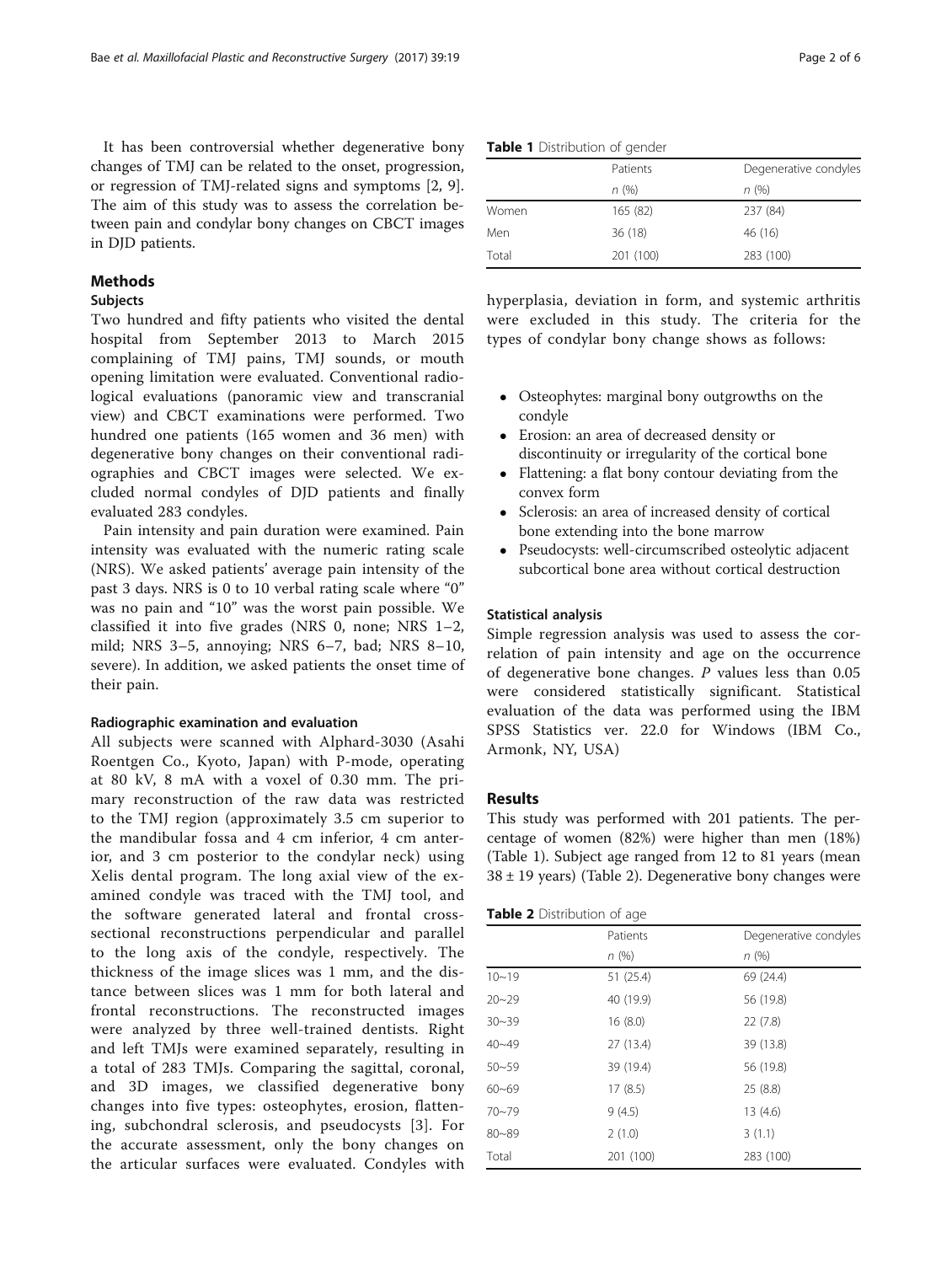<span id="page-2-0"></span>

the most frequent in the age groups of  $10~19$  years (25.4%), 20–29 years (19.9%) and 50~59 years (19.4%). We could not find an association between age and the prevalence of bony changes.

Figure 1 shows the prevalence of TMJ pain according to the bony changes (left, right, or both). In the case of unilateral DJD, the TMJ pain on the degenerative condyle and the both condyles were similar ("33 vs. 33" and "39 vs. 37"). The prevalence of bony changes only in non-painful side was significantly low (0 and 1).

Table 3 presents distribution of degenerative condyles according to pain intensity. The most frequent pain intensity was "none" (NRS 0, 34.6%) followed by "annoying" (NRS 3–5, 29.7%). Table 4 presents distribution of degenerative condyles according to pain duration. About half of the degenerative condyles were examined at the hospital within 6 months after the pain had occurred.

Accumulative number and percentage of degenerative bony change in degenerative condyles are presented in Table [5.](#page-3-0) When the multiple radiographic findings were detected in one condyle, each finding was counted separately. The most frequent bony change was "flattening" (219 joints, 77.4%) followed by "erosion" (169 joints,

59.7%), and "sclerosis" (139 joints, 49.1%). Figure [2](#page-3-0) shows the distribution of degenerative bony change in degenerative condyles. The combination of erosion and flattening ("erosion + flattening") was the most common bony change (12.7%). The proportions of degenerative changes detected as combined forms were 77.0%.

Figure [3](#page-3-0) presents distribution of types of bone change according to pain intensity. According to the simple regression analysis, pain intensity (categorized into NRS group) showed a statistically significant correlation with "osteophyte" and "erosion" (Table [6](#page-4-0)). The frequency of erosion was directly proportional to pain intensity, but the frequency of osteophyte was inversely proportional (Fig. [3\)](#page-3-0). Because of insufficient sample size, the NRS 8–10 group was excluded from data analyses. Flattening was the most frequent type (35%) in none group (NRS 0). Erosion and flattening were the most prevalent changes in all groups except NRS 0 group. The prevalence of erosion increased from onset until 2 years and gradually decreased thereafter (Fig. [4](#page-4-0)).

Figure [5](#page-4-0) shows the distribution of types of bone change according to age. According to the simple regression analysis, age showed a statistically significant correlations with the presence of several bone

| <b>Table 3</b> Distribution of degenerative condyles according to |  |  |
|-------------------------------------------------------------------|--|--|
| pain intensity                                                    |  |  |

| Pain intensity<br>(NRS) | Degenerative<br>condyles |
|-------------------------|--------------------------|
|                         | n(%)                     |
| None $(0)$              | 98 (34.6)                |
| Mild (1, 2)             | 29 (10.2)                |
| Annoying $(3, 4, 5)$    | 84 (29.7)                |
| Bad (6, 7)              | 51 (18.0)                |
| Severe (8, 9, 10)       | 21(7.5)                  |
| Total condyle           | 283 (100)                |
|                         |                          |

NRS numeric rating scale

Table 4 Distribution of degenerative condyles according to pain duration

| Pain duration          | Degenerative condyles |  |  |
|------------------------|-----------------------|--|--|
|                        | n(%)                  |  |  |
| $~\sim$ 6 months       | 90 (48.6)             |  |  |
| 6 months $\sim$ 1 year | 16(8.6)               |  |  |
| $1~3$ years            | 28 (15.1)             |  |  |
| $3~10$ years           | 40(21.6)              |  |  |
| Over 10 years          | 11(5.9)               |  |  |
|                        | 185 (100)             |  |  |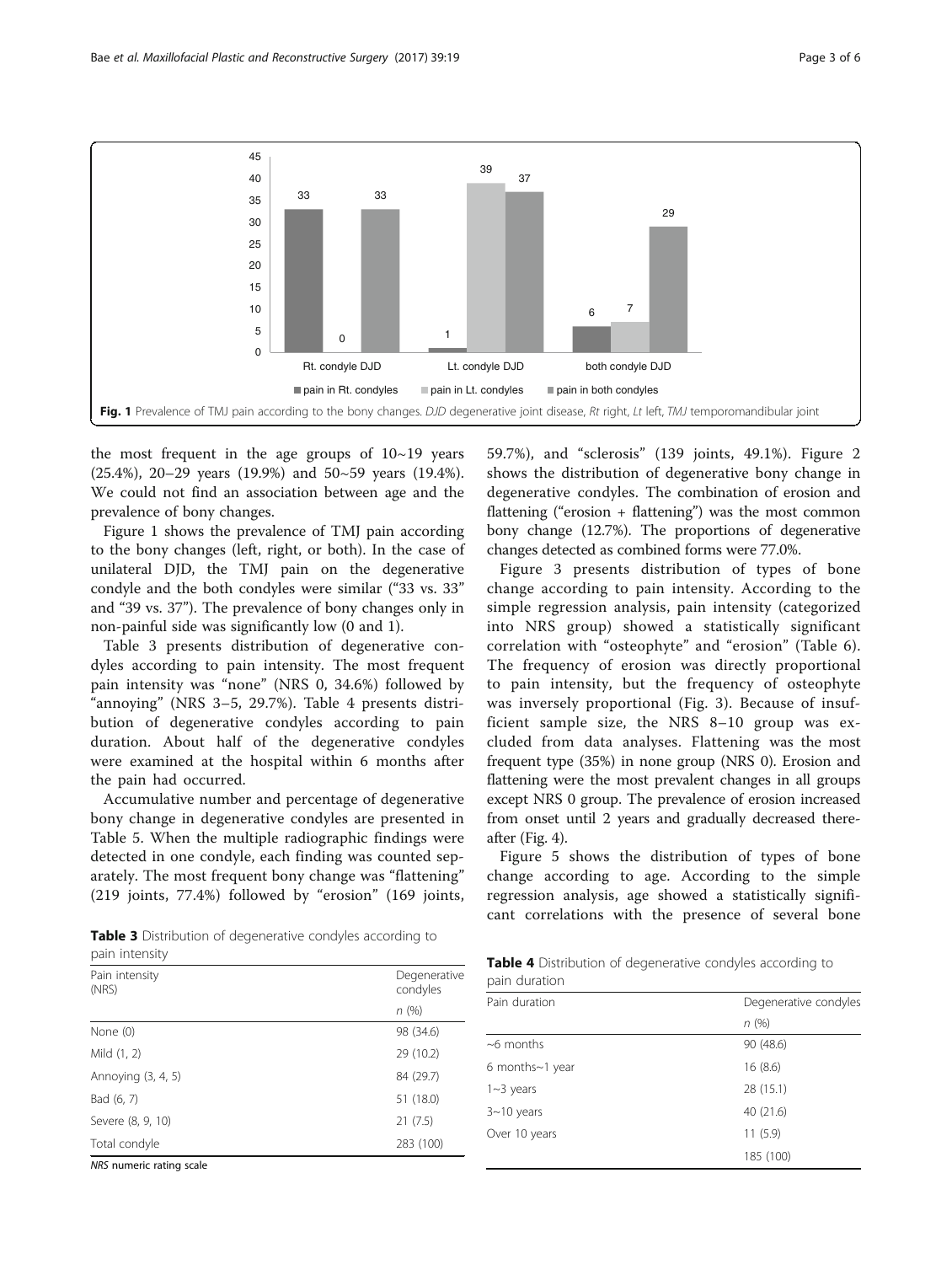<span id="page-3-0"></span>Table 5 Accumulative number and percentage of degenerative bony change in degenerative condyles

| Bony change | Degenerative<br>condyles |  |
|-------------|--------------------------|--|
|             | n(%)                     |  |
| Osteophytes | 128 (45.2)               |  |
| Erosion     | 169 (59.7)               |  |
| Flattening  | 219 (77.4)               |  |
| Sclerosis   | 139 (49.1)               |  |
| Pseudocysts | 43 (15.2)                |  |
| Total       | 698                      |  |

changes ("osteophyte," "erosion," and "pseudocyst") (Table [7](#page-4-0)). The prevalence of osteophyte, erosion, and pseudocyst increased with age. Flattening was the most common radiographic finding in all age group. Pseudocyst was observed more in 60–81 years old (12.6%) than in other age groups.

## **Discussion**

Several studies reported that the progression and the severity of bony changes on the TMJ increased with age [[13](#page-5-0)–[15](#page-5-0)]. On the other hand, our study revealed that the prevalence of bony changes was higher in the groups of  $10~19$ ,  $20-29$ , and  $50~59$  years old than in other age groups (Table [2](#page-1-0)). This finding was consistent with the former study [[16\]](#page-5-0) that bony changes were more frequent between 20 and 49 years old. Because psychologic status can be a precipitating factor of TMD [[17, 18](#page-5-0)], our finding may be partially related to the stress and the pressure of study for the college entrance examination in Korean



teenagers. In addition, young people have a tendency to visit a hospital more often than aged people (Table [2](#page-1-0)).

The intermediate phase of bony destruction in TMJ lasts on average 6 months to 1 year [[15](#page-5-0)]. In the present study, 48.6% of degenerative condyles were examined within 6 months. We speculated that patients usually visited the hospital in their intermediate phase of DJD, when they might undergo spontaneous joint pain, mouth opening limitation, and/or crepitus [[5](#page-5-0)].

Generally, bone deformation characterized in DJD is osteophytes, erosion, flattening, sclerosis, and pseudocysts. Each type of bony change occurs in different stages of DJD and has different clinicopathological meanings [\[11\]](#page-5-0). As a condyle has adapted to degenerative changes, tissue remodeling has happened and radiographic

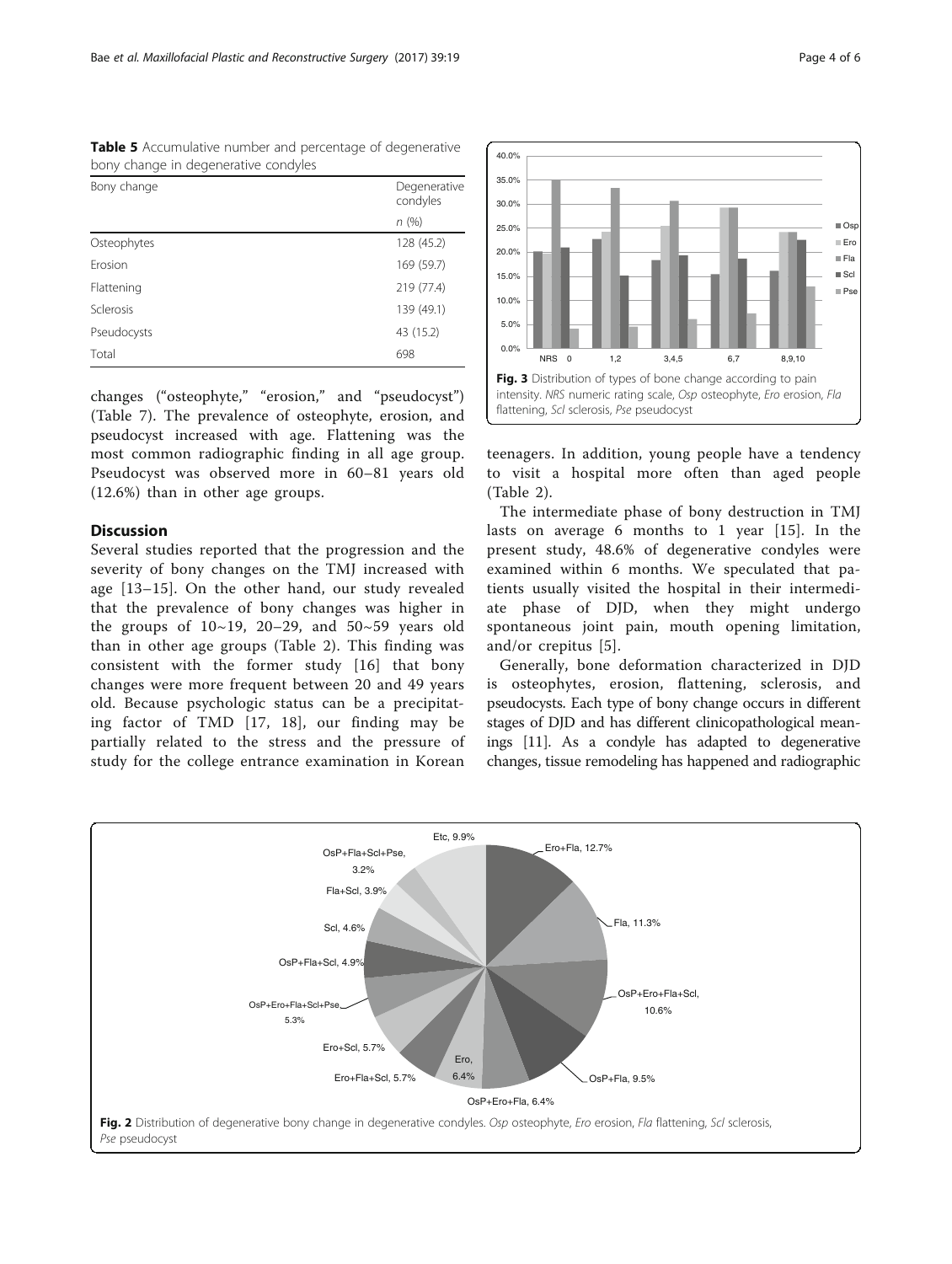<span id="page-4-0"></span>Table 6 Result of the simple regression analysis for the presence of degenerative bony changes (osteophyte, erosion) based on pain intensity (categorized into NRS group)

|            |          | error |  | Coefficient Standard t score p value 95% confidence<br>interval (range) |
|------------|----------|-------|--|-------------------------------------------------------------------------|
| Erosion    | 1.405    | 0.332 |  | $4.236$ $0.051$ $-0.02$ to 2.83                                         |
| Osteophyte | $-0.739$ |       |  | $0.219 -3.377 0.043 -1.436$ to $-0.043$                                 |
|            |          |       |  |                                                                         |

and/or morphologic appearances of condyles have changed accordingly [[12](#page-5-0)]. Several papers reported the distribution of condylar bony changes and their combinations [[10](#page-5-0), [13](#page-5-0), [14](#page-5-0)]. These studies presented somewhat different results with the others. Dos Anjos Pontual et al. found flattening to be the predominant findings [\[13](#page-5-0)]. Wiese et al. found "flattening + osteophyte + erosion" to be the predominant findings [\[14\]](#page-5-0). Campos et al. reported that "osteophytes + erosion" was the most frequent combination and osteophyte was the most common single bony change in the MRI study [[10\]](#page-5-0). We found that erosion  $+$  flattening was the most frequent (12.5%), followed by "flattening" (11.5%), "osteophyte + erosion + flattening + sclerosis" (10.4%), and "osteophyte + flattening" (10.1%). The reason for these different results among the studies may be that it was not easy to detect the bony changes definitively, since it is usually a gradual remodeling process [\[10](#page-5-0), [13, 14](#page-5-0)]. As CBCT has been widely used in assessing TMJ morphology, more specific or detailed guidelines for degenerative bony changes are necessary [[19](#page-5-0)].

Even though pain has occurred only in one side, degenerative condylar changes can be detected on both sides (Fig. [1](#page-2-0)). One third of degenerative condyles did not show pain (Table [3\)](#page-2-0). These results can imply that degenerative changes show some degree of inflammation, producing symptoms that resolve with time, while the previous bony changes still remain [[10\]](#page-5-0).

Erosion is a radiographic clue that an active destructive process may be occurring, whereas osteophyte is an indication that the condyle has adapted





to degenerative changes produced in the past [[11](#page-5-0)]. In this study, the frequency of erosion was directly proportional to NRS, but the frequency of osteophyte was inversely proportional (Fig. [3](#page-3-0)). This result demonstrates that the active inflammation of DJD is correlated with the erosion and inversely correlated with the osteophyte.

The prevalence of erosion increased from onset until 2 years and gradually decreased thereafter (Fig. 4). This result suggests "6 months to 2 years" might be a meaningful time point when DJD status changes from the active, unstable phase to the stabilized late phase. The prevalence of osteophyte, erosion, and pseudocyst was increased with age (Fig. 5). Considering these results, we suppose that erosion would have remodeled into osteophyte and/or pseudocyst, as time goes by.

Whereas some previous studies reported that there was poor correlation between bony change and pain [[12, 14\]](#page-5-0), our study found that osteophyte and erosion could be pain-related variables in DJD. We speculate that these contradictory results may be due to considering only the existence of bony changes, not the type of bony change in the previous study. There were still controversies about correlation between pain and condylar bony changes [[9, 12](#page-5-0), [14](#page-5-0), [20\]](#page-5-0).

Our study has several limitations such as the limited sample size. Moreover, we evaluated only the first-visit results and excluded the follow-up results. To verify the significant relationships between pain and radiographic findings, further well-organized studies will be needed in the future.

Table 7 Result of the simple regression analysis for the presence of degenerative bony changes (erosion, osteophyte, pseudocyst) based on age groups

| pocaaocjocj pasca on aqc qroaps |       |       |       |       |                                                                         |  |
|---------------------------------|-------|-------|-------|-------|-------------------------------------------------------------------------|--|
|                                 |       | error |       |       | Coefficient Standard t score p value 95% confidence<br>interval (range) |  |
| Erosion                         | 0.517 | 0.095 | 5.425 | 0.006 | 0.252 to 0.782                                                          |  |
| Osteophyte                      | 0.634 | 0.155 | 4.092 | 0.015 | 0.204 to 1.065                                                          |  |
| Pseudocyst                      | 0.473 | 0.122 | 3.864 | 0.018 | 0.133 to 0.813                                                          |  |